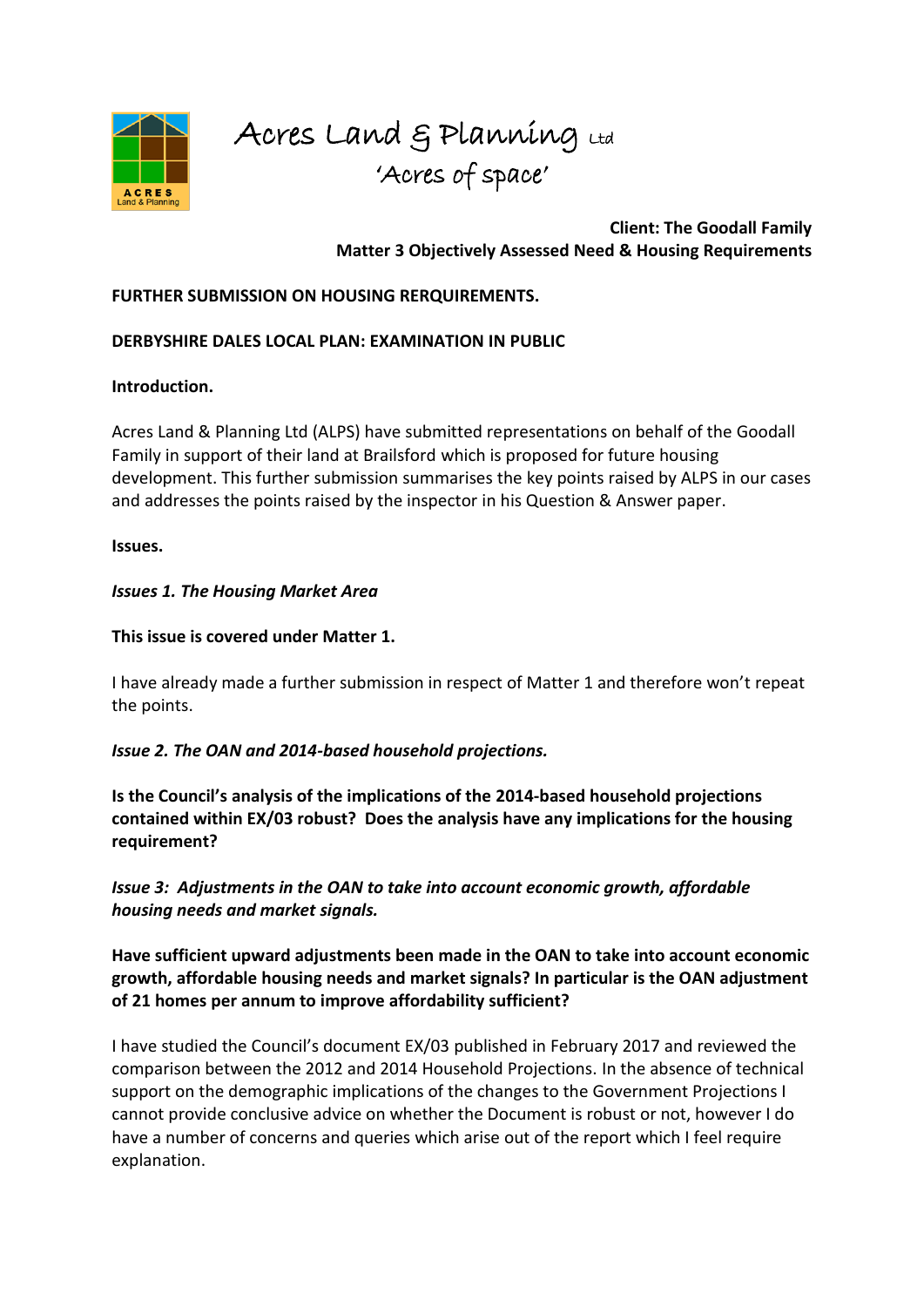- 1. The GL Hearn update report EX/03 acknowledges in paragraph 1.3 that it has undertaken the analysis using District wide figures rather than basing the calculations on Housing Market Area information due to the difficulty of obtaining comparable sub-District data. Has GL Hearn been able to build-up any picture of the pattern for sub-market areas – such as Ashbourne and Matlock?
- 2. The commentary in paragraph 1.6 indicates that Derbyshire Dales had a larger proportion of employment sectors which are likely to perform less well. Is this simply a value judgement, or is there further evidence to support this assumption?
- 3. Paragraph 2.2 indicates that the Government assumption built into the 2014 based household projections is that a national level ONS expect net international migration to the UK to fall from 329,000 in 2014/15 to 185,000 in 2020/21, which is then maintained thereafter. This is a dramatic decrease. Whilst this forms only a token part of the Derbyshire Dales picture, there must be doubt that such a significant fall will occur in view of the continuing net migration flows even after Brexit – with fewer migrants arriving but also fewer UK residents likely to be leaving the country.
- 4. It is clear from Table 3 that it is internal migration which tends to drive the Derbyshire Dales Housing Market, rather than international migration. Natural change is negative and hence Derbyshire Dales needs an inward flow of households in order to maintain its economy. Table 6 in particular demonstrates that internal migration dipped from 2012 onwards which explains why the population change built into the 2014 population projections signals a downturn. This will have been affected by the reduced availability of housing during the last Local Plan when there were no allocations at all, the downturn is therefore to a degree self-inflicted.
- 5. Table 4 highlights the change in age structure whereby the number of people 85+ will increase by 117% whereas the teenage year groups will actually fall. This has serious implications for the Derbyshire Dales economy which needs to be addressed through the Local Plan. Paragraph 2.14 indicates that It is also notable that the 2014 based Projections will see a greater reduction in the workforce. This means that stronger upward adjustments will be necessary to balance growth in housing and employment in the District.
- 6. There is a wide disparity in the employment predictions from Cambridge Econometrics (anticipating 3000 jobs) and Oxford Economics (predicting 900 jobs) which really needs to be explained. The choice of a midpoint of 1700 is logical but arbitrary and could be seen as a pessimistic assumption in the light of the Cambridge figures. The top-up forecasts are critically dependent upon these assumptions.
- 7. It is particularly surprising that despite the Derbyshire Dales having an anecdotal reputation as being the source of commuters to the surrounding major towns and cities, Table 12 shows that in 2011 there was actually a net outflow of commuting from the Derbyshire Dales amounting to some 1300 extra people flowing inwards to take up jobs. As Table 6 shows, internal migration has actually decreased since then. Ideally, this is a balance which ought to be redressed in order to achieve a more